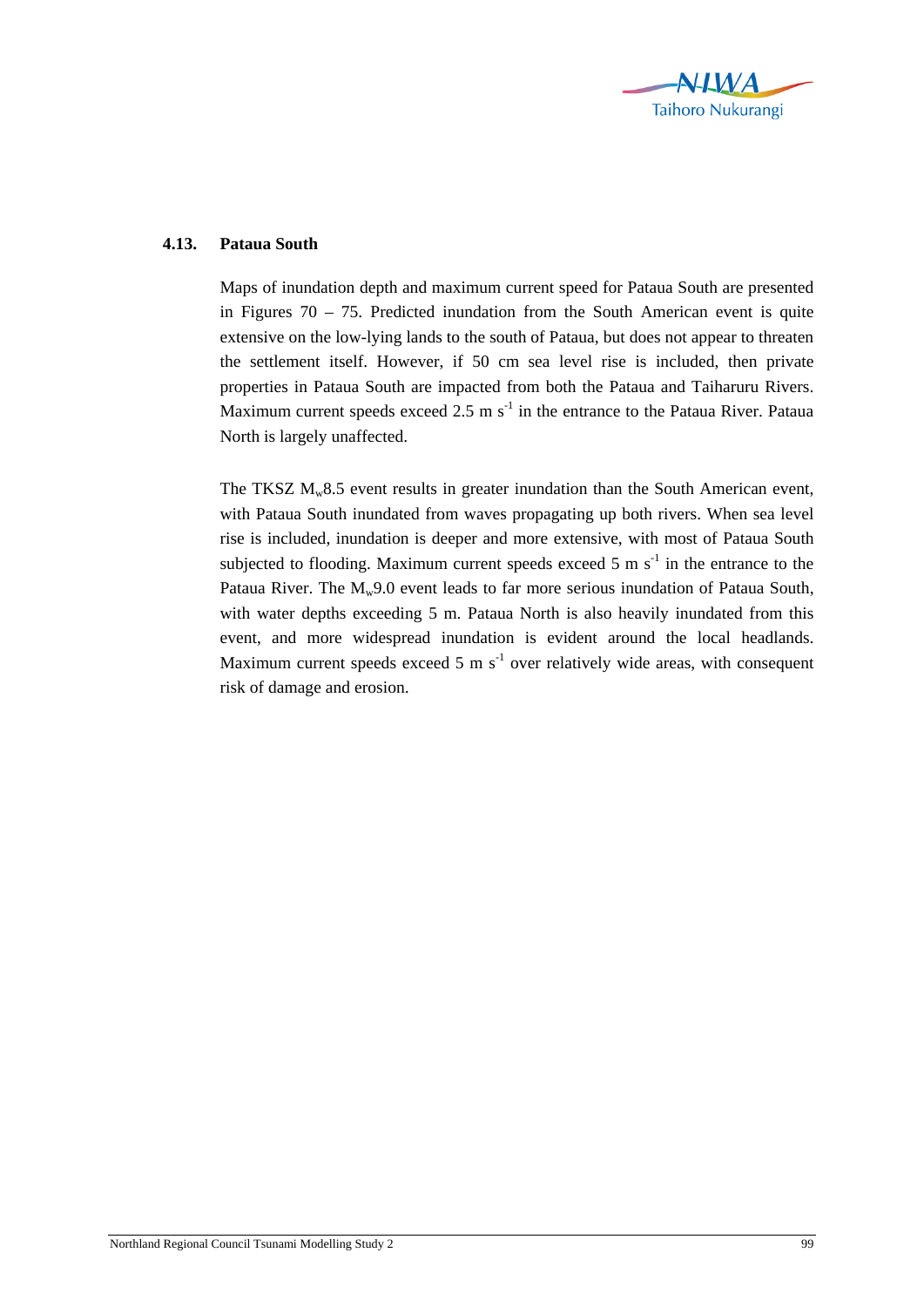



Figure 70: Pataua South: Maximum inundation speed (upper) and depth (lower) plots for the South American tsunami scenario at MHWS (to extent of LIDAR).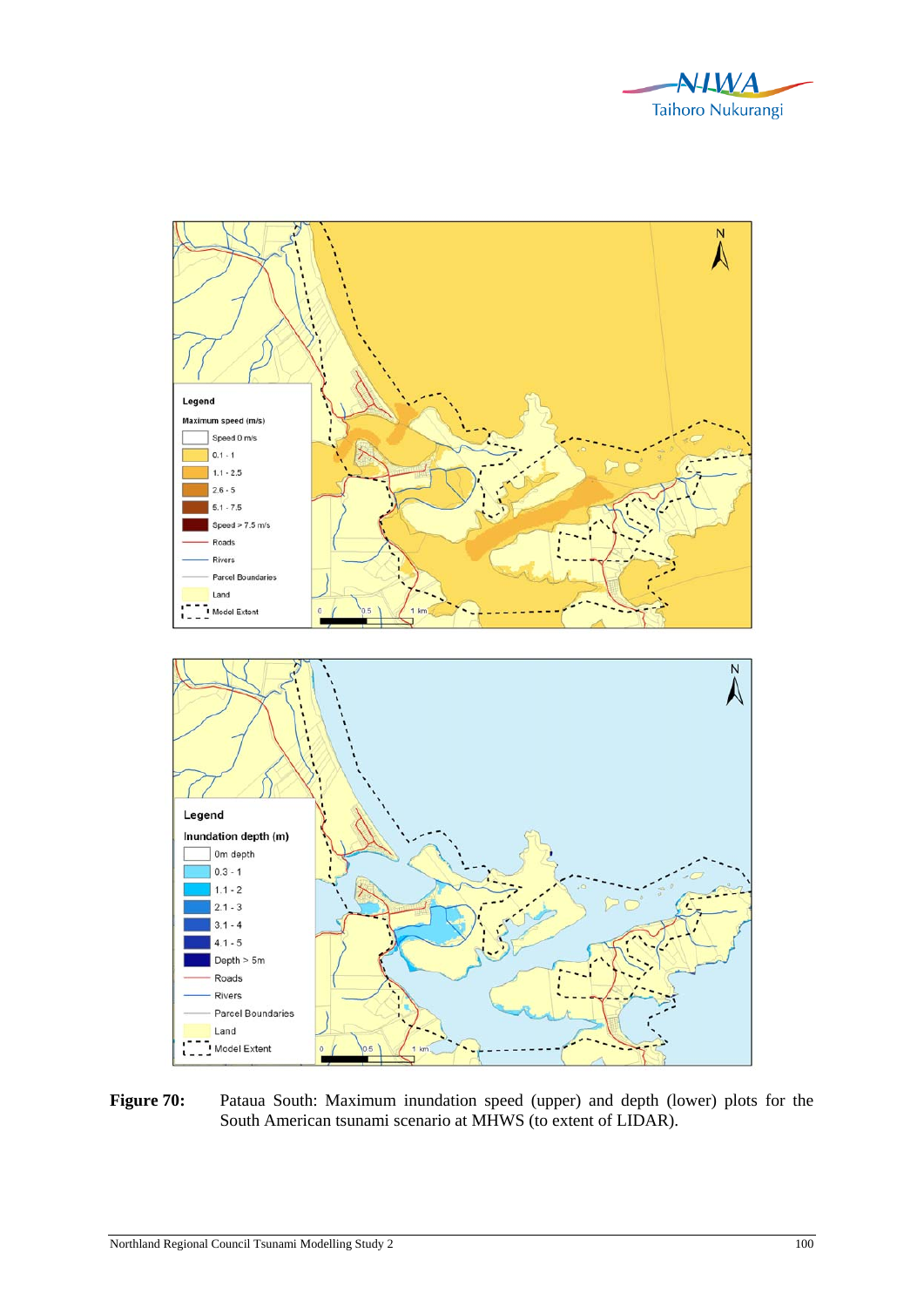



Figure 71: Pataua South: Maximum inundation speed (upper) and depth (lower) plots for the South American tsunami scenario at MHWS + 50cm (to extent of LIDAR).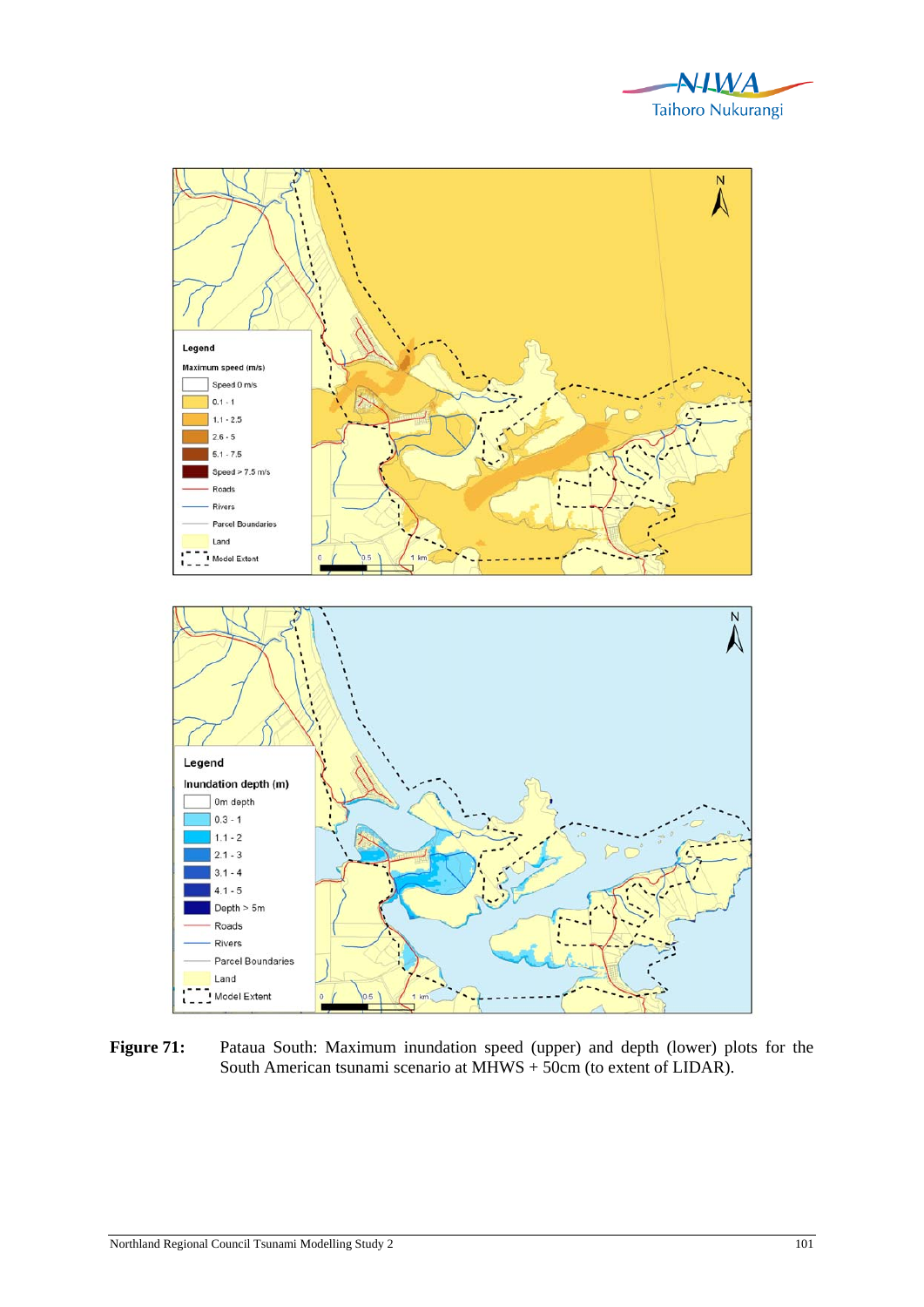



Figure 72: Pataua South: Maximum inundation speed (upper) and depth (lower) plots for the Mw8.5 Tonga-Kermadec subduction zone scenario at MHWS (to extent of LIDAR).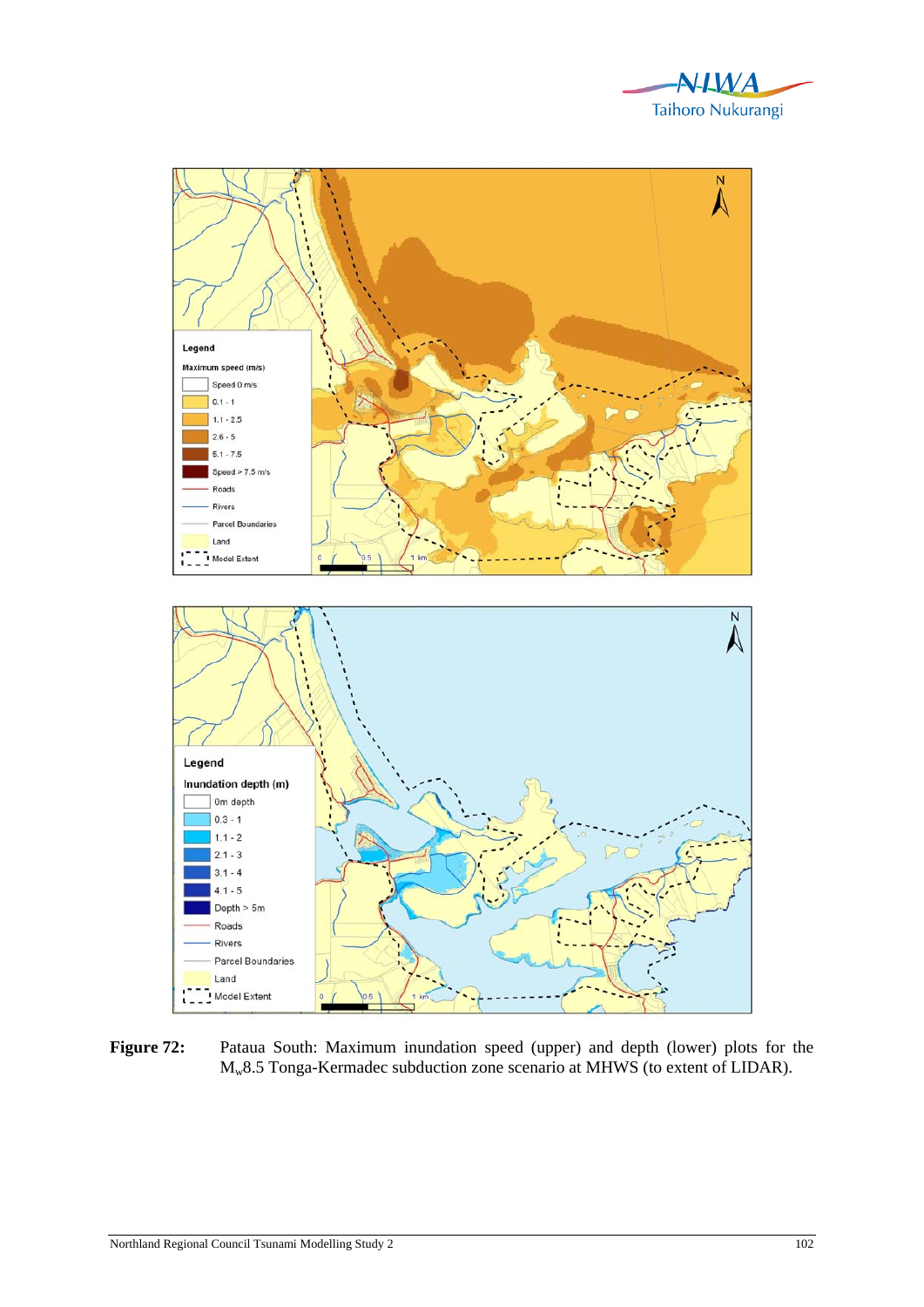



Figure 73: Pataua South: Maximum inundation speed (upper) and depth (lower) plots for the  $M_w8.5$  Tonga-Kermadec subduction zone scenario at MHWS + 50cm (to extent of LIDAR).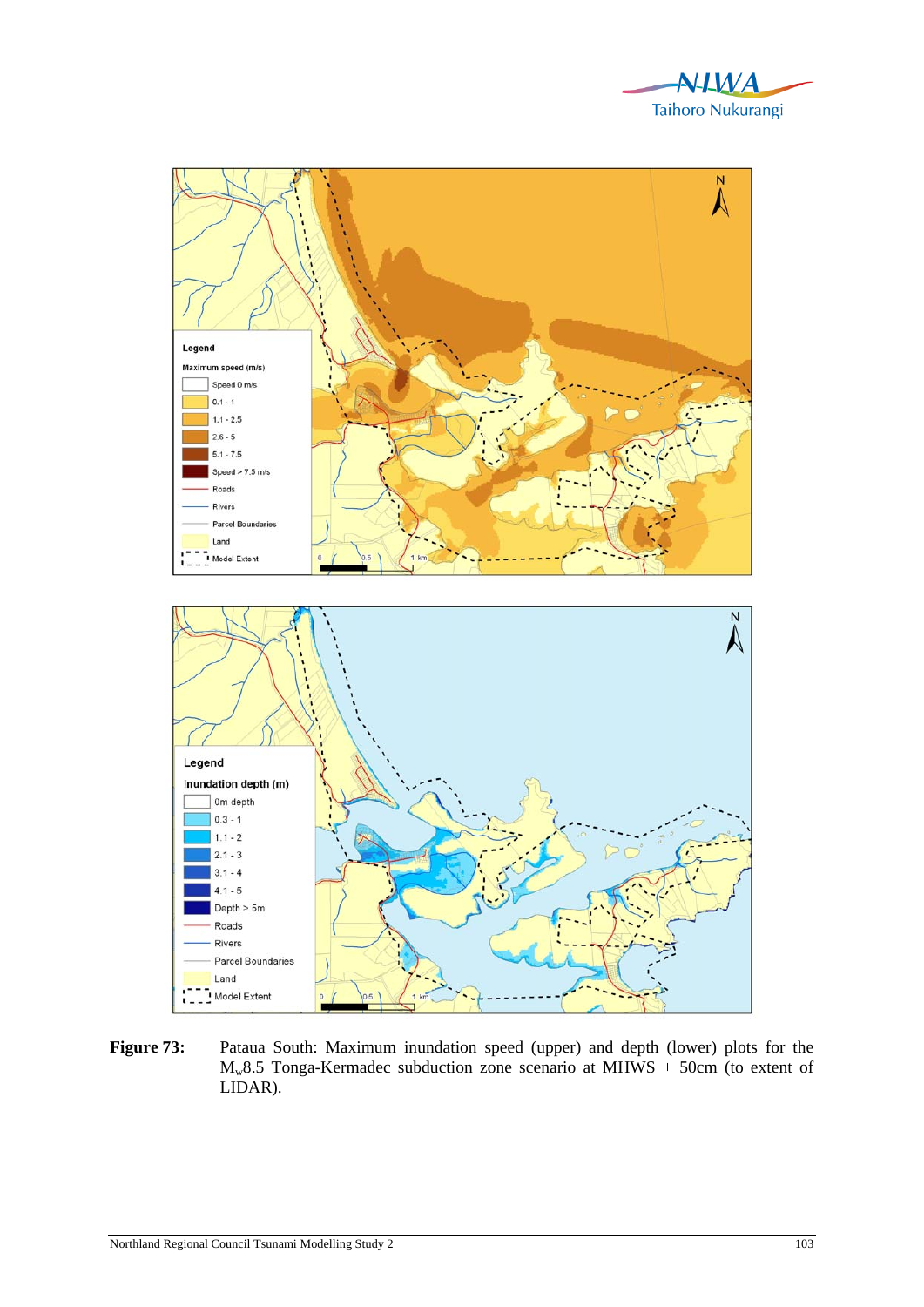



Figure 74: Pataua South: Maximum inundation speed (upper) and depth (lower) plots for the Mw9.0 Tonga-Kermadec subduction zone scenario at MHWS (to extent of LIDAR).